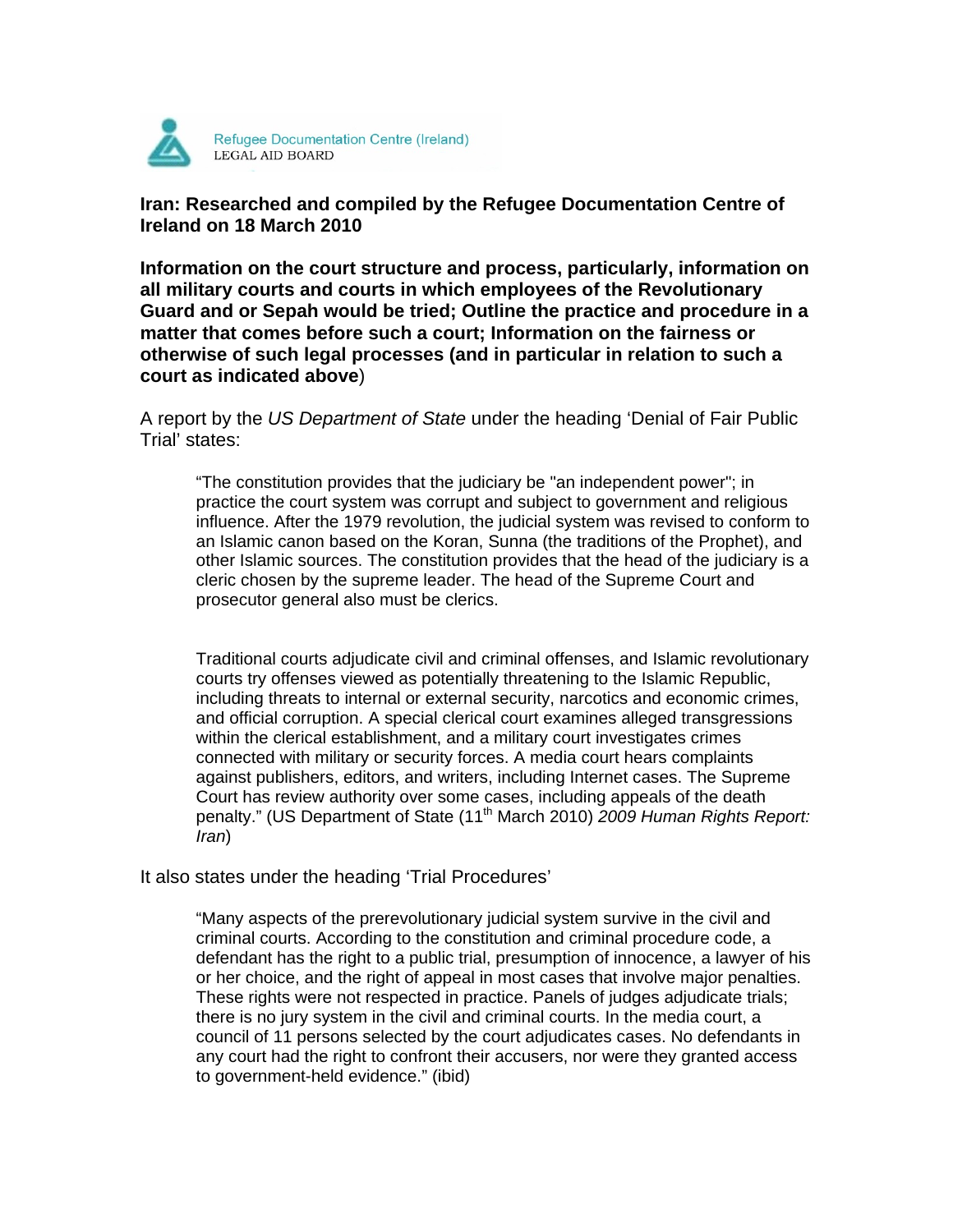It also states:

"On August 1, the Tehran Revolutionary Court convened the first of a series of televised mass trials for more than 100 opposition politicians and activists detained after the June 12 election; the opposition referred to them as "show trials." Among those on trial were senior proreform politicians, lawyers, and journalists, including former vice president Muhammad Ali Abtahi; journalist and former interior ministry official Muhammad Atrianfar; intellectual and prodemocracy activist Saeed Hajjarian; filmmaker and Newsweek reporter Maziar Bahari (see section 2.a.); an Iranian-American academic; and Mohsen Mirdamadi, the leader of the largest reformist party, the Islamic Iran Participation Front. The prosecution accused the defendants of fomenting a "velvet revolution," acting against national security, and having ties to British spies. Authorities did not permit any of the defendants access to legal counsel prior to the trial. Some of those charged read aloud "confessions" in which they denounced former colleagues and declared there had been no fraud in the election. There were allegations that several defendants, including Abtahi and opposition candidate Mousavi supporters Mostafa Tajzadeh, Abdollah Ramezanzadeh, and Mohsen Aminzadeh, underwent "massive interrogation" in Evin Prison. There were also reports that authorities tortured Hajjarian in detention" (ibid)

A report by the Home Office UK Border Agency under the heading 'Judiciary' states: which is a set of the state of the state of the state of the state of the state of the state of the state of the state of the state of the state of the state of the state of the state of the state of the state of t

"The military courts deal with cases concerning military personnel, including members of the revolutionary guard, Basij and the like, who have broken the law." (Home Office UK Border Agency (26<sup>th</sup> January 2010) Country of Origin Information Report – Iran- pg.65 -11.06)

It also states:

"The Military Courts: they are mandated to investigate crimes committed in connection with military or security duties by members of the Armed Forces, the Police, and the Islamic Revolution Guards Corps. The office of the military prosecutor and the military courts are also part of the judiciary and are subject to the same principles that regulate the Judiciary (Article 172 of the Constitution)." (ibid) (pg. 66-11.07)

A report by the UK Parliament House of Commons Library under the heading 'Criminal justice and the rights of detainees' states:

"The Iranian Constitution states that the judiciary is "an independent power", yet, in practice, this has not proved to be the case. The court system is widely regarded as corrupt and subject to government and religious interference. After the 1979 revolution, the judicial system was revised to conform to an Islamic canon based on the Koran, "Sunna" (the traditions of the Prophet), and other Islamic sources. The Constitution of the Islamic Republic provides that the head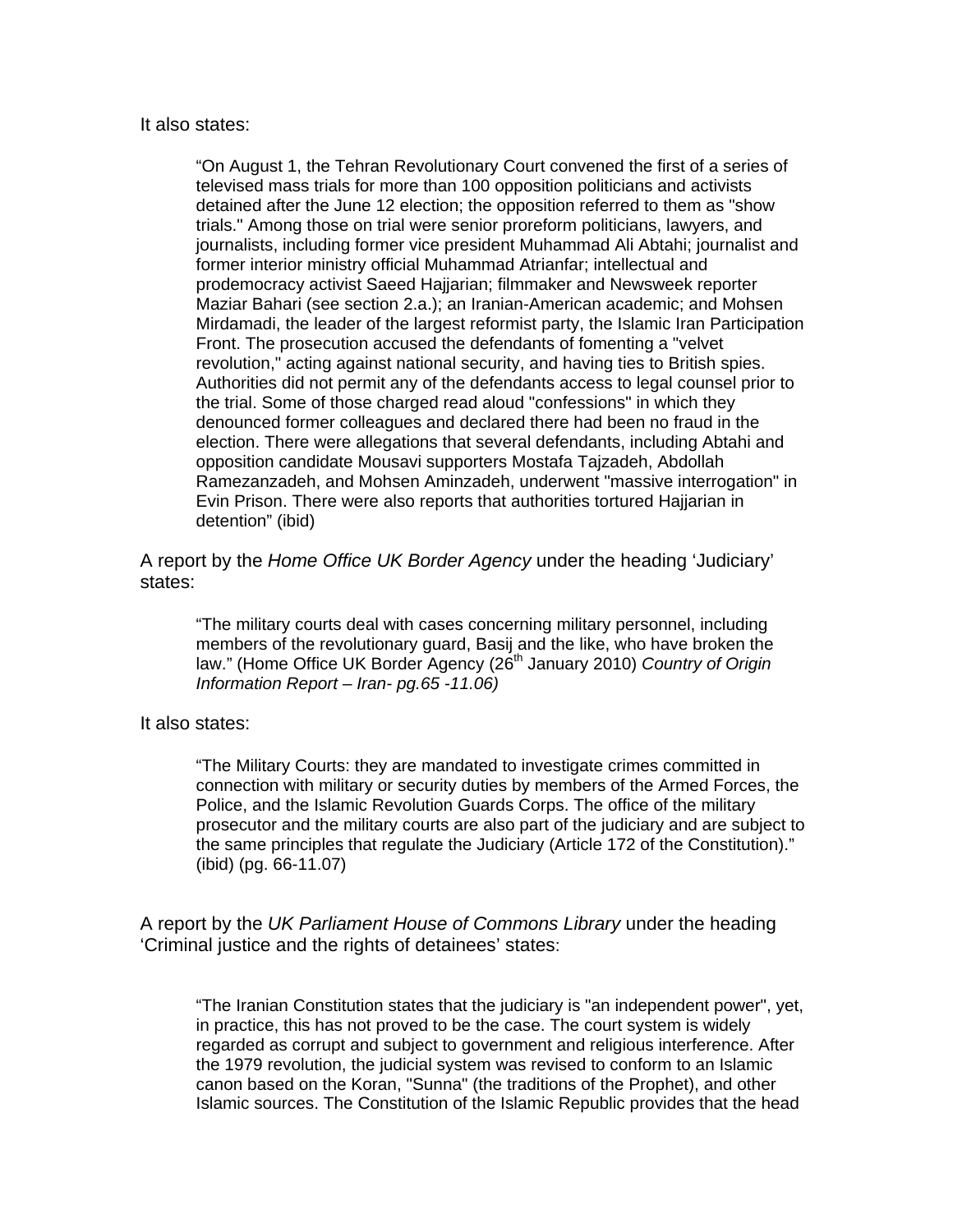of the judiciary is chosen by the Supreme Leader. The head of the Supreme Court and Prosecutor General must also be clerics. Women continue to be barred from serving as certain types of judges. There are several court systems in Iran. The two most active are traditional courts, which adjudicate civil and criminal offences, and Islamic revolutionary courts, which try offences viewed as potentially threatening to the Islamic Republic, including threats to internal or external security, narcotics and economic crimes, and official corruption. A special clerical court examines alleged transgressions within the clerical establishment, and a military court investigates crimes connected with the military or security duties. A press court hears complaints against publishers, editors and writers. The Supreme Court has authority of review over some cases, including appeals against death sentences. Many aspects of the prerevolutionary judicial system survive in the civil and criminal courts. For example, under the Constitution and Criminal Procedure Code, a defendant has the right to a public trial, presumption of innocence, a lawyer of his or her choice, and the right of appeal in most cases involving major penalties." (UK Parliament House of Commons Library (11<sup>th</sup> December 2009) The Islamic Republic of Iran: An introduction)

A report by Freedom House under the heading 'Political Rights and Civil Liberties' states:

"The judicial system is not independent, as the supreme leader directly appoints the head of the judiciary, who in turn appoints senior judges. General Courts ostensibly safeguard the rights of defendants, but in practice, suspects are frequently tried in closed sessions without access to legal counsel. Political and other sensitive cases are tried before Revolutionary Courts, where due process protections are routinely disregarded and trials are often summary. Dissident clerics are tried before the Special Court for the Clergy. The country's penal code is based on Sharia and provides for flogging, stoning, amputation, and hanging for a range of social and political offenses; these punishments are carried out in practice." (Freedom House (2009) Freedom in the World 2009 – Iran)

## **References:**

Freedom House (2009) Freedom in the World 2009 – Iran <http://www.freedomhouse.org/template.cfm?page=22&year=2009&country=7627>  $(Accessed 18<sup>th</sup> March 2010)$ 

Home Office UK Border Agency (26<sup>th</sup> January 2010) Country of Origin Information Report – Iran [http://www.homeoffice.gov.uk/rds/country\\_reports.html#countries](http://www.homeoffice.gov.uk/rds/country_reports.html#countries)  $(Accessed 18<sup>th</sup> March 2010)$ 

UK Parliament House of Commons Library (11<sup>th</sup> December 2009) The Islamic Republic of Iran: An introduction [http://www.ein.org.uk/members/country/print.shtml?cmd\[113\]=x-113-269224](http://www.ein.org.uk/members/country/print.shtml?cmd[113]=x-113-269224)  $(Accessed 18<sup>th</sup> March 2010)$ This is a subscription database.